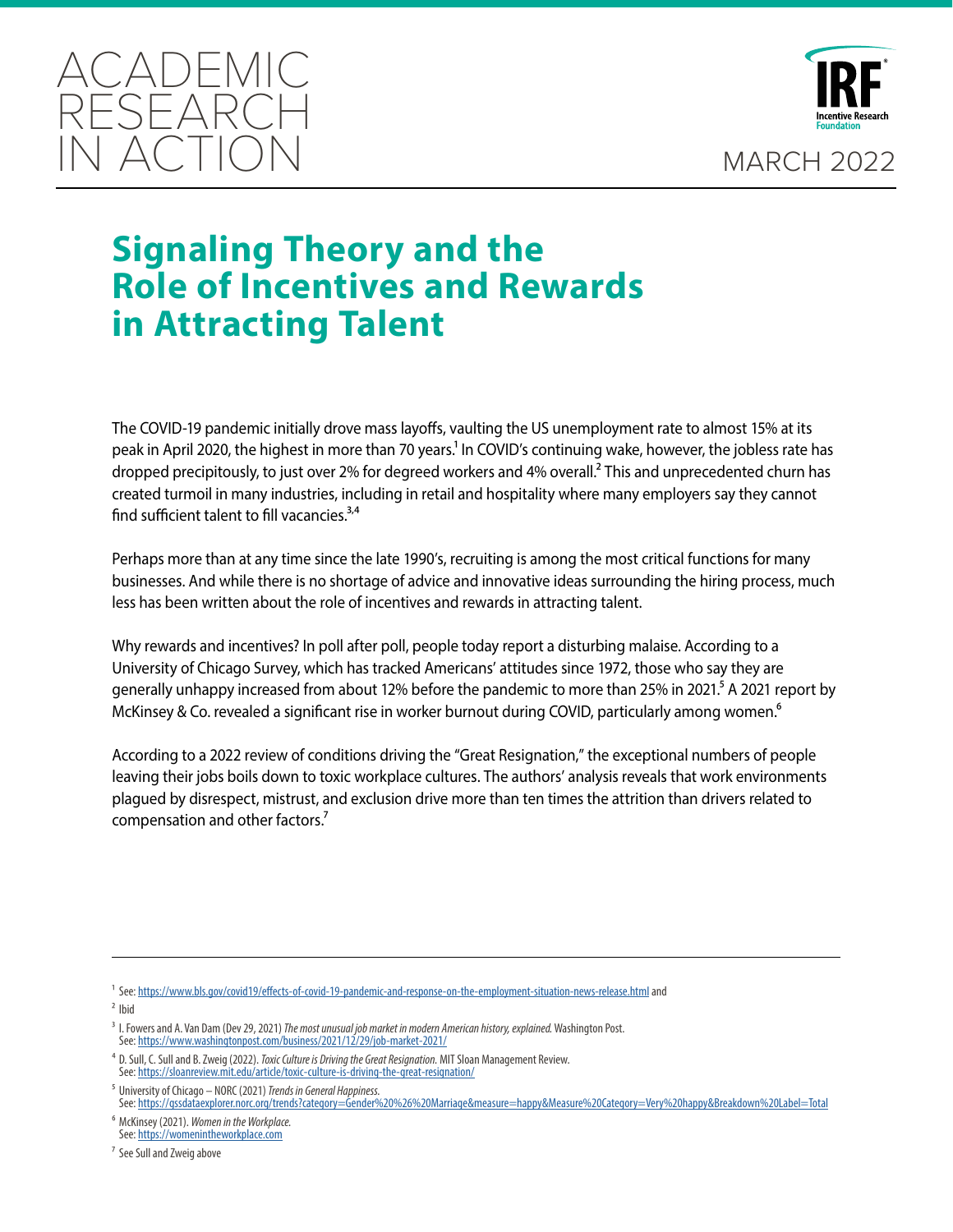## **Lessons from Signaling Theory**

Research by the IRF and others have revealed deep, evidentiary links between workplaces that emphasize appreciation and recognition with increased social capital, trust, and inclusivity.<sup>8</sup> The same research concludes that these hallmarks of a 'strong culture' increase engagement and reduce attrition, but can they also attract people *to* the organization?

Intrigued by a 2016 analysis of 1400 case studies by the UK-based Institute of Practitioners in Advertising (IPA), we set out to explore that question in a joint IRF/Harvard Business School/University of Quebec study published in 2017. The IPA study compared the profitability boost of consumer ad campaigns that relied primarily on emotional appeal versus those that used rational persuasion and information. Campaigns with purely emotional content performed about twice as well (31% vs. 16%) as those with only rational content.<sup>9</sup>

A 2017 analysis of 93,000 unique job ads, conducted by recruitment advertiser Appcast, revealed that where firms describe benefits and rewards, including incentive travel and learning opportunities, they garner up to 300% more applicants than those who do not.<sup>10</sup> In our 2017 study, we found that **apply rates to job advertisements increased, from 7.4% to 22.5% as more benefits/rewards offered by the firm were listed** (Figure 1, below).11 Clearly the same effects noticed in consumer branding apply to employer branding.

#### **Figure 1: More benefits described, more applicants**



HBS/IRF 2019

⁸ Academic Research in Action: [https://theirf.org/research/academic-insights/](https://www.blueboard.com/blog/the-problem-with-points-based-rewards-systems)

⁹ Roger Dooley (2017). *Research Shows the Most Effective Advertising Focuses on Emotion.* Neurosciencemarketing.com. See: <https://www.neurosciencemarketing.com/blog/articles/emotional-ads-work-best.htm#>

10A. Schweyer (2017). *The Rise of the Digital Marketer.* Appcast.

See: <https://info.appcast.io/on-demand-webinar/the-rise-of-the-digital-talent-marketer-website>

11Thibault Landry, A., Schweyer, A., & Whillans, A.V. (2017). Winning the War for Talent: Modern Motivational Methods for Attracting and Retaining Employees. *Compensation & Benefits Review*, 49, 230 - 246.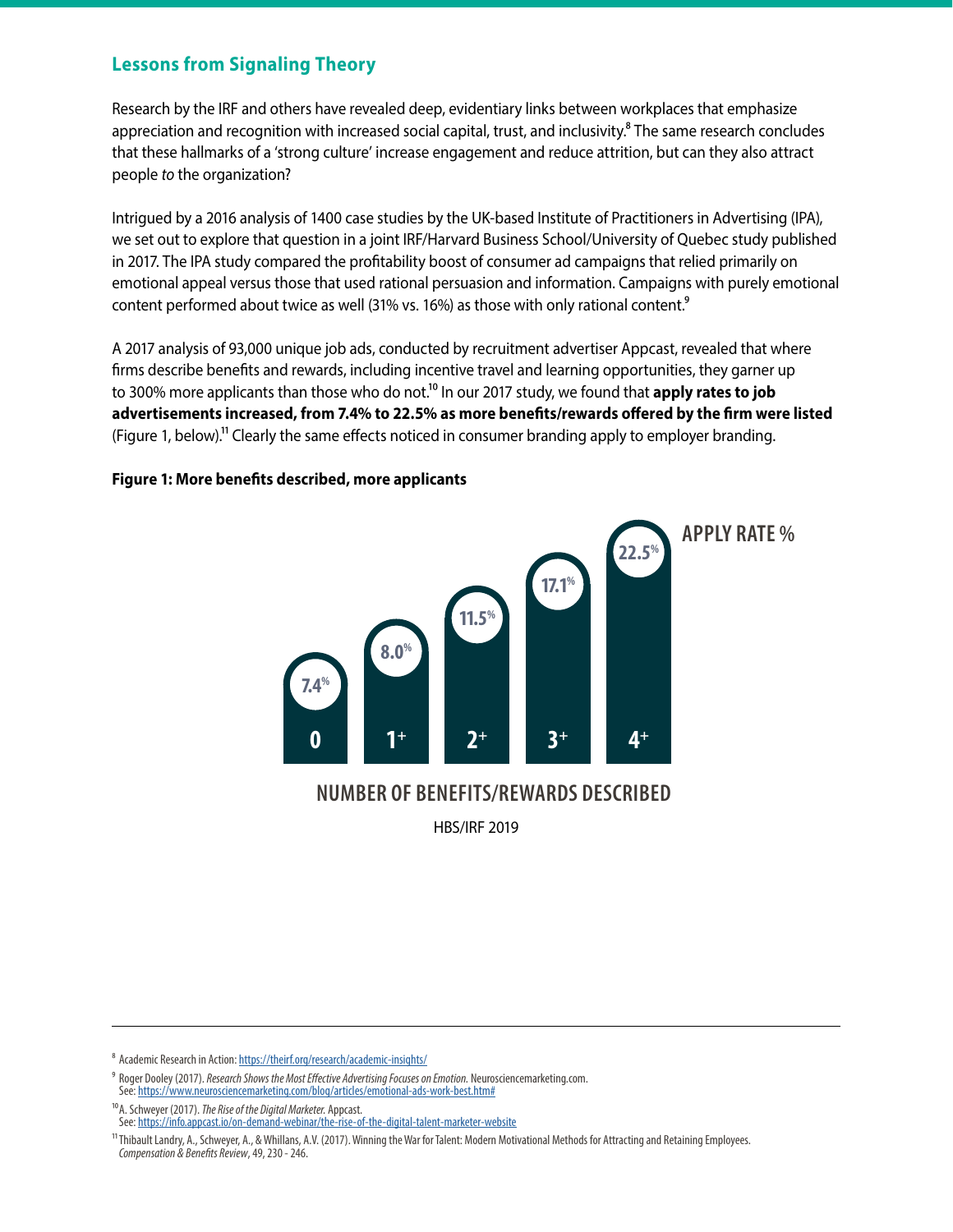Wanting to explore why describing benefits and rewards increases candidate interest, myself and colleagues at Harvard Business School conducted another study in 2019. In it, we found that job seekers pay even more attention to advertised non-cash benefits and rewards when those benefits are described clearly, including the cash value of the rewards. Importantly, this appears to cause job seekers to cast those potential employers in a more caring light, and to assume better work-life balance in those firms. In these cases (well described benefits/rewards), **applicants expressed up to 50% more interest in positions than they did similar advertisements (without listed benefits/rewards) from other employers.** This held true even when those other positions offered clearly better total starting compensation.<sup>12</sup>

Our research found that ads and employer branding containing descriptions of benefits and rewards (including their cash value) signal empathy and a caring culture and appear to trigger the same positive response as ads aimed at consumers' emotions. Why? According to decades of academic research into *signaling theory* in circumstances of information asymmetry (e.g. the employer knows far more than the potential applicant) the disadvantaged party looks for signs or 'signals.' In consumer advertising, this might include signals about the credibility and customer-orientation of the firm behind the advertisement. **In job ads and other employer branding, candidates appear to look for and respond to signals that hint at what it might be like to work in an organization.1**3

This and other research suggest an advantage to employers who promote their job openings with clear descriptions of the range of non-cash rewards they offer. When comparing job options as a potential candidate, it is easy to measure and compare salaries but often confusing and difficult to compare benefits and rewards. **The more rewards signal a positive, caring culture – a message many non-cash rewards convey – the more applicants the firm is likely to attract, even at starting salaries below competitors.** This element of employer branding should extend to the corporate career site and to social media, especially, perhaps, sites like Glassdoor, Indeed, and others where job seekers increasingly look before applying for jobs.<sup>14</sup> Even when leaders speak at events or on webinars, they should remember to spread the word.

## **A Direct Role for Incentives in Talent Acquisition**

Of course, when firms have difficulty recruiting sufficient talent, incentives, rewards, and recognition programs can also make a more direct contribution to solving the challenge. Incentives for successful recruiters and for employees who refer candidates through an employee referral program are obvious starting places. In this case, consider non-cash reward options alongside cash. For example, enter everyone who makes a qualified referral into a quarterly draw for luxury merchandise or exotic travel. This can focus excitement and attention on employee referrals beyond that generated by equivalent cash rewards.

**Consider using reward points platforms to encourage employee brand ambassadorship,** such as posting positive reviews (that include mention of non-cash benefits and rewards) on sites like Glassdoor and Indeed. Create quick 'day-in-the-life' video clips for the career pages on your website. Consider rewarding and recognizing members of your talent acquisition team who take the time to follow up with prospects who visit your career site but do not apply to a job opening. Incentivize your high performers and/or best brand ambassadors to represent your organization at live or virtual career fairs. Remember too that firms often lose their best prospects to competitors with a more efficient hiring process. In this case reward interview panels and hiring managers who reduce 'time-to-offer,' especially in your most competitive, hard-to-fill positions.

<sup>&</sup>lt;sup>12</sup>A. Whillans, J. Yoon and A. Schweyer (2019) *From Dollars to Sense: Placing a Monetary Value on Non-Cash Compensation Encourages Employees to Value Time Over Money.* Harvard Business School Working Paper 18-059

<sup>13</sup> B.Yasar, T. Martin and T. Keissling (2020) *An empirical test of signalling theory.* Vol. 43 No. 11, pp. 1309-1335. <https://doi.org/10.1108/MRR-08-2019-0338> 14Glassdoor (2017) *Informed Candidates Survey: Understanding the Impact of Quality Candidates.*

See: [www.glassdoor.com/press/app/uploads/sites/2/2017/10/GD\\_InformedCandidateSurvey\\_2017.pdf](https://media.glassdoor.com/pr/press/pdf/GD_InformedCandidateSurvey_2017.pdf)